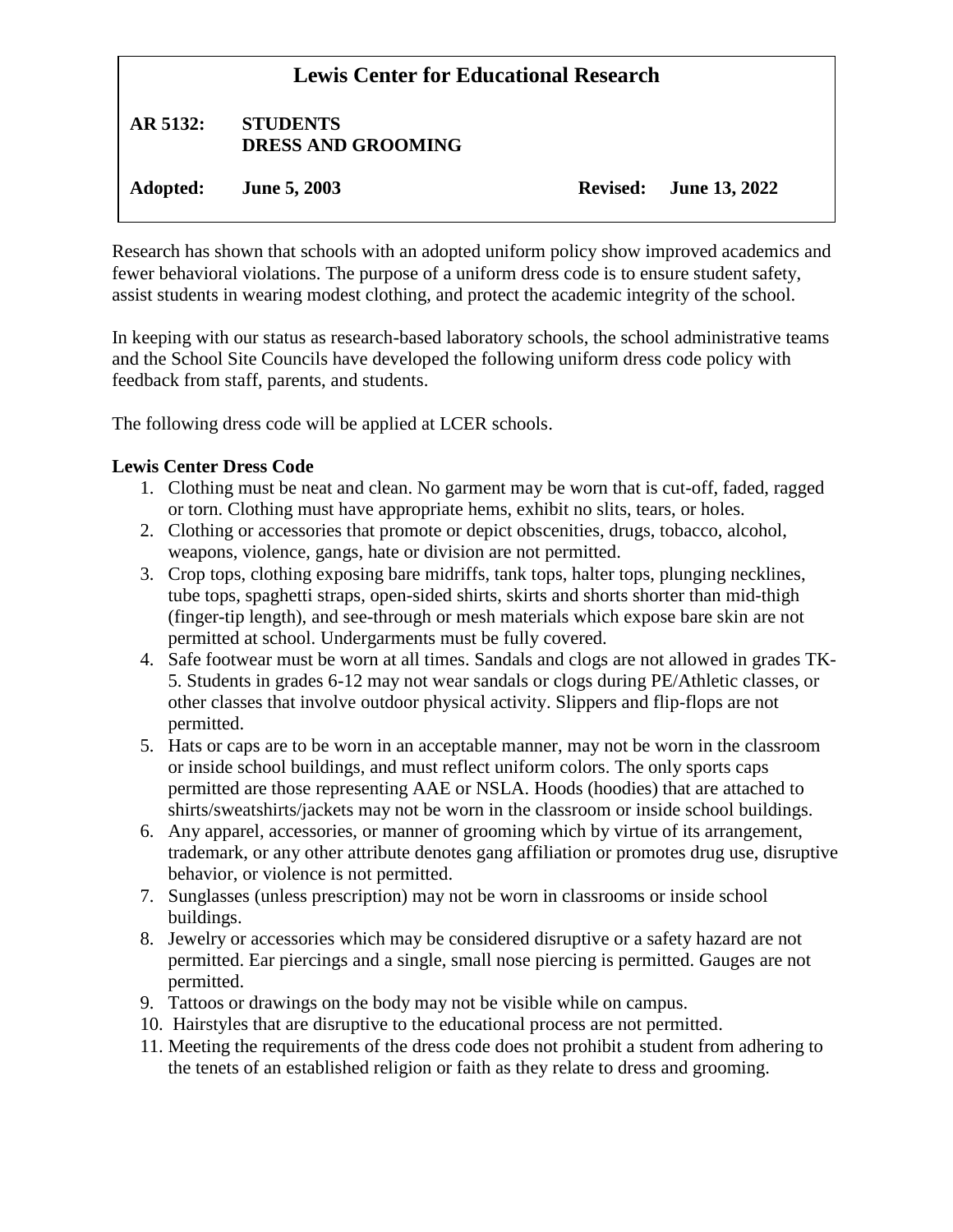12. Anything not specifically covered in the above code that is disruptive to the educational process or considered to pose a safety hazard will be at the discretion of the school administration or designee.

## **Academy for Academic Excellence (AAE) Uniform Policy**

AAE is a uniform school. Students must come in proper uniform daily, unless a Spirit Day is designated. The uniform dress code is mandatory whenever a student is on campus. All students must dress for school according to the established school uniform policy and LCER dress code. The school uniform may not be altered in any way and must be worn properly.

## **Students are expected to wear the following to school Monday - Thursday:**

- Tops: Polo (short or long sleeves), button down, Oxford style shirts o Colors: white, navy, black and gray
- Bottoms: Pants, shorts, skirts, or jumpers
	- o Colors: khaki, navy, black
- Outerwear: Shall reflect the chosen uniform colors or approved AAE spirit wear and follow the LCER dress code. The only sports jackets permitted are those representing AAE school athletics. Trenchcoats are not permitted.
- All SFJROTC uniforms are considered AAE school uniforms
- Sweatpants, in the chosen school pant colors, are allowed in grades TK-5 only and during PE/Athletic classes in grades 6-12. T-shirts/sweatshirts in solid school uniform colors may be worn for P.E.

# **Friday Knightly Dress:**

- Tops: AAE spirit wear, NASA, college and university, or U.S. military
- Bottoms: Uniform bottoms or blue jeans
- All Knightly Dress clothing must follow the LCER dress code policy
- Knightly Dress Day attire is considered appropriate for field trips, unless a teacher or administrator directs otherwise

\*Any family who would like additional information or uniform assistance is encouraged to contact the school receptionist.

## **Norton Science and Language Academy (NSLA) Uniform Policy**

NSLA is a uniform school. Students must come in proper uniform daily, unless a Spirit Day is designated. The uniform dress code is mandatory whenever a student is on campus. All students must dress for school according to the established school uniform policy and LCER dress code. The school uniform may not be altered in any way and must be worn properly.

## **Students are expected to wear the following to school Monday - Thursday:**

- Tops: Polo (short or long sleeves) Colors: navy (elementary), light blue (middle school), black or white (high school)
- Bottoms: Pants, shorts, skirts, or jumpers. Colors: khaki (elementary), navy (middle school), khaki or black (high school)